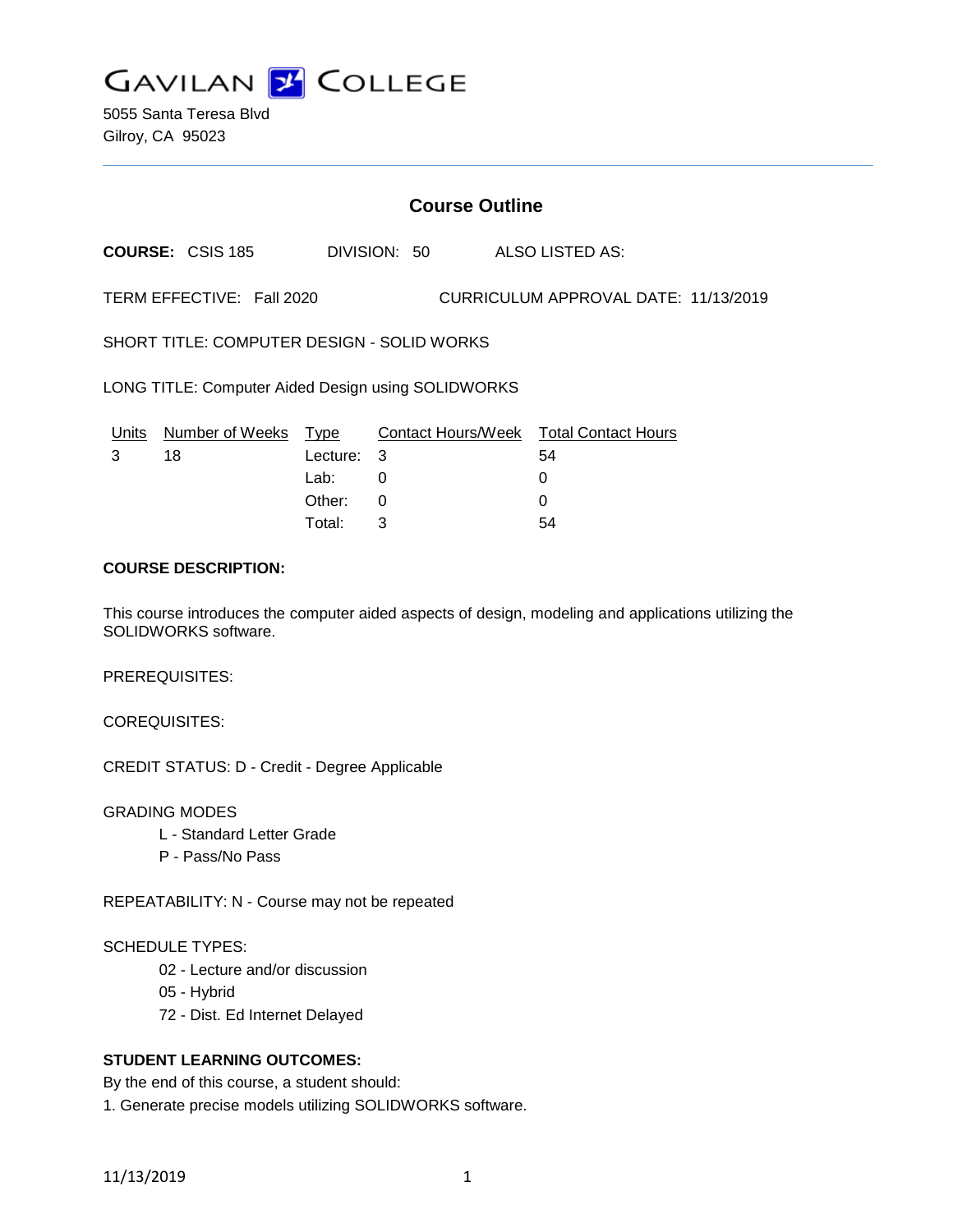## **CONTENT, STUDENT PERFORMANCE OBJECTIVES, OUT-OF-CLASS ASSIGNMENTS**

Curriculum Approval Date: 11/13/2019

## 6 Hours

Content: Overview of SOLIDWORKS and the User Interface (UI)

- Introduction to the SOLIDWORKS User Interface (UI) and CommandManager.

- How to start a SOLIDWORKS session.
- How to open a new or existing part.
- How to start a model in SOLIDWORKS.

## - Design intent.

Student Performance Objectives: Utilize the SOLIDWORKS Welcome dialog box. Establish a SOLIDWORKS session. Comprehend the SOLIDWORKS User Interface. Recognize the default Reference Planes in the FeatureManager. Open a new and existing SOLIDWORKS part. Utilize SOLIDWORKS Help and SOLIDWORKS Tutorials. Demonstrate how to zoom, rotate and maneuver a three button mouse in the SOLIDWORKS Graphics window.

### 9 Hours

Content: 2D Sketching, Features and Parts

- Establishing a SOLIDWORKS session.

- Creating a new part called Wheel with user defined document properties.

Student Performance Objectives: Apply the following sketch and feature tools: Circle, Line Centerline, Centerpoint Straight Slot, Mirror Entities, Extruded Boss, Extruded Cut, Revolved Boss, Circular Pattern, Hole Wizard and Fillet. Incorporate design change into a part using proper design intent, along with applying multiple geometric relations: Coincident, Vertical, Horizontal, Tangent and Midpoint and feature and sketch modifications. Utilize the Material, Mass Properties and Appearance tool on the Wheel.

### 9 Hours

Content: Assembly Modeling - Bottom-up method

- Creating assemblies with user defined document property Fly Wheel.

- Creating assemblies with user defined document property Stirling Engine.

Student Performance Objectives: Insert the following Standard and Quick mate types: Coincident, Concentric, Distance and Tangent. Utilize the following assembly tools: Insert Component, Suppress, Unsuppress, Mate, Move Component, Rotate Component, Interference Detection, Hide, Show, Flexible, Ridge, and Multiple mate mode. Create an Exploded View with animation. Apply the Measure and Mass Properties tool to modify a component in the Stirling Engine assembly.

### 9 Hours

Content: Design Modifications

Student Performance Objectives: Address clearance, interference, static and dynamic behavior of the Stirling Engine Modified assembly. Verify the behavior between the following components: Power Piston, Power Clevis, Connecting Rod and Handle in the assembly. Apply the following assembly tools: Move, Rotate, Collision Detection, Interference Detection, Selected Components, Edit Feature and Center of Mass. Utilize the Assembly Visualization tool on the Stirling Engine assembly and sort by component mass. Create a new Coordinate System on the Stirling Engine assembly relative to the default origin. Run a Motion Study and save the Motion Study AVI file.

### 9 Hours

Content: Drawing and Dimensioning Fundamentals

- Creating drawings with user defined document property Fly Wheel Assembly.

- Creating drawings with user defined document property Bushing.

Student Performance Objectives: Create the Fly Wheel Assembly drawing with an Exploded Isometric view. Utilize a Bill of Materials, Magnetic lines and Balloons. Learn about Custom Properties and the Title Block. Create the Bushing Part drawing utilizing Third Angle Projection with two standard Orthographic views: Front, Top and an Isometric view. Address imported dimensions from the Model Items tool. Insert additional dimensions using the Smart Dimension tool along with all needed annotations.

### 6 Hours

Content: Additive Manufacturing - 3D Printing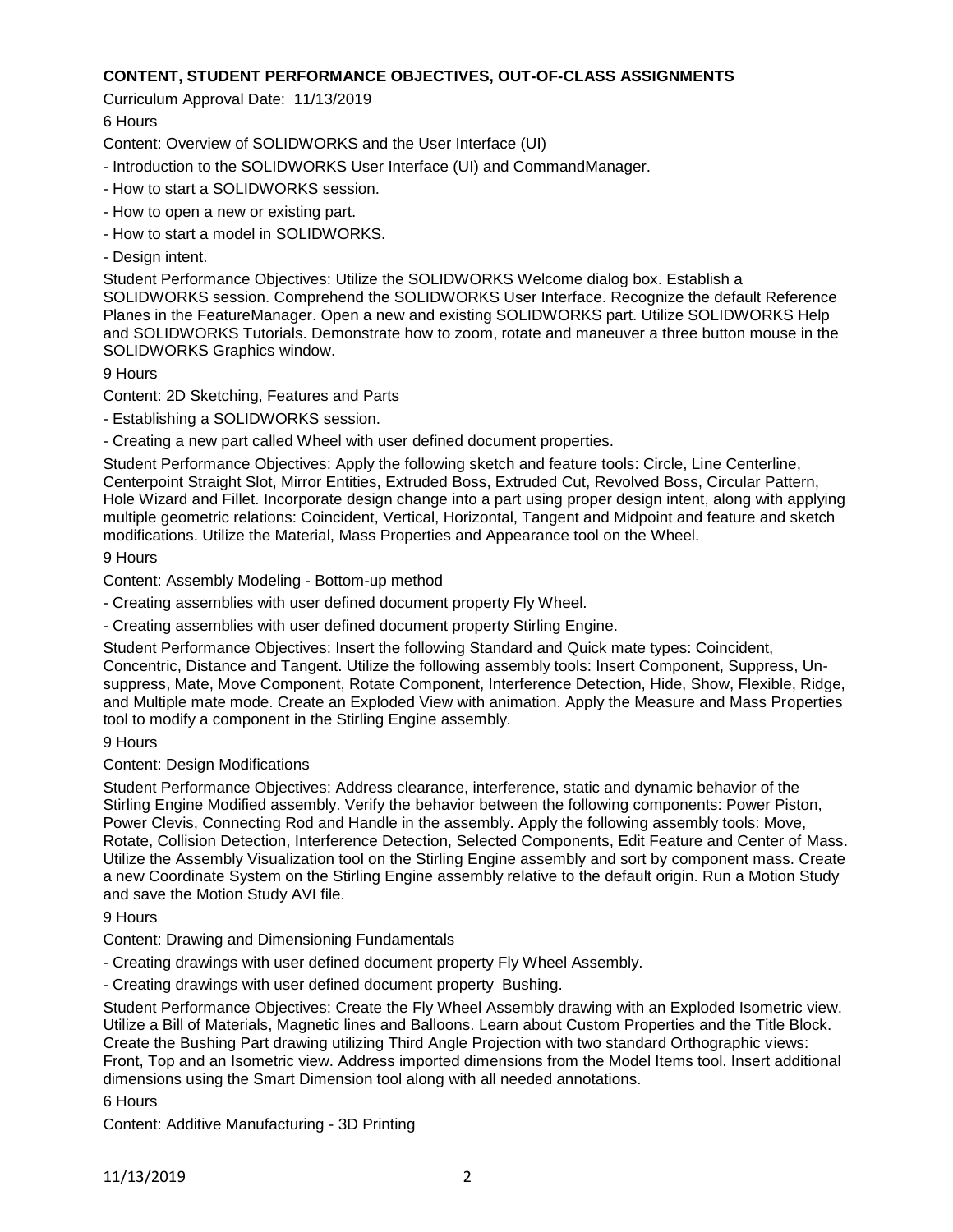- Differences between Additive vs. Subtractive Manufacturing.
- 3D printer terminology.

- Preparing, saving, and printing a 3D CAD model on a low cost printer.

Student Performance Objectives: Discuss Additive vs. Subtractive Manufacturing. Comprehend 3D printer terminology. Determine the differences between a Cartesian printer and a Delta printer. Create a STereoLithography (STL) file in SOLIDWORKS. 3D print directly from SOLIDWORKS using an Add-In. Discuss printer hardware. Select the correct filament type.

#### 4 Hours

Content: Introduction to the Certified Associate - Mechanical Design (CSWA) Exam

- Introduction into the curriculum and categories of the exam.

- Awareness of the exam procedure, process, and required model knowledge.

Student Performance Objectives: State the five exam categories. Complete a CSWA practice exam. 2 Hours

Final Exam

### **METHODS OF INSTRUCTION:**

Lecture, Discussion, Guided Practice OUT OF CLASS ASSIGNMENTS: Required Outside Hours: 54 Assignment Description: Homework: Read textbook and complete end of chapter exercises. Required Outside Hours: 54

Assignment Description: Projects: Complete assigned projects.

### **METHODS OF EVALUATION:**

Problem-solving assignments Percent of total grade: 60.00 % 50% - 70% Projects Skill demonstrations Percent of total grade: 30.00 % 20% - 40% Computer skill demonstrations Objective examinations Percent of total grade: 10.00 %

### **REPRESENTATIVE TEXTBOOKS:**

David C. Planchard. SOLIDWORKS 2018 Quick Start . Mission, KS: SDC Publications,2018. ISBN: 978-1-63057-143-6

### **ARTICULATION and CERTIFICATE INFORMATION**

Associate Degree: CSU GE: IGETC: CSU TRANSFER: Transferable CSU, effective 202070 UC TRANSFER: Not Transferable

#### **SUPPLEMENTAL DATA:**